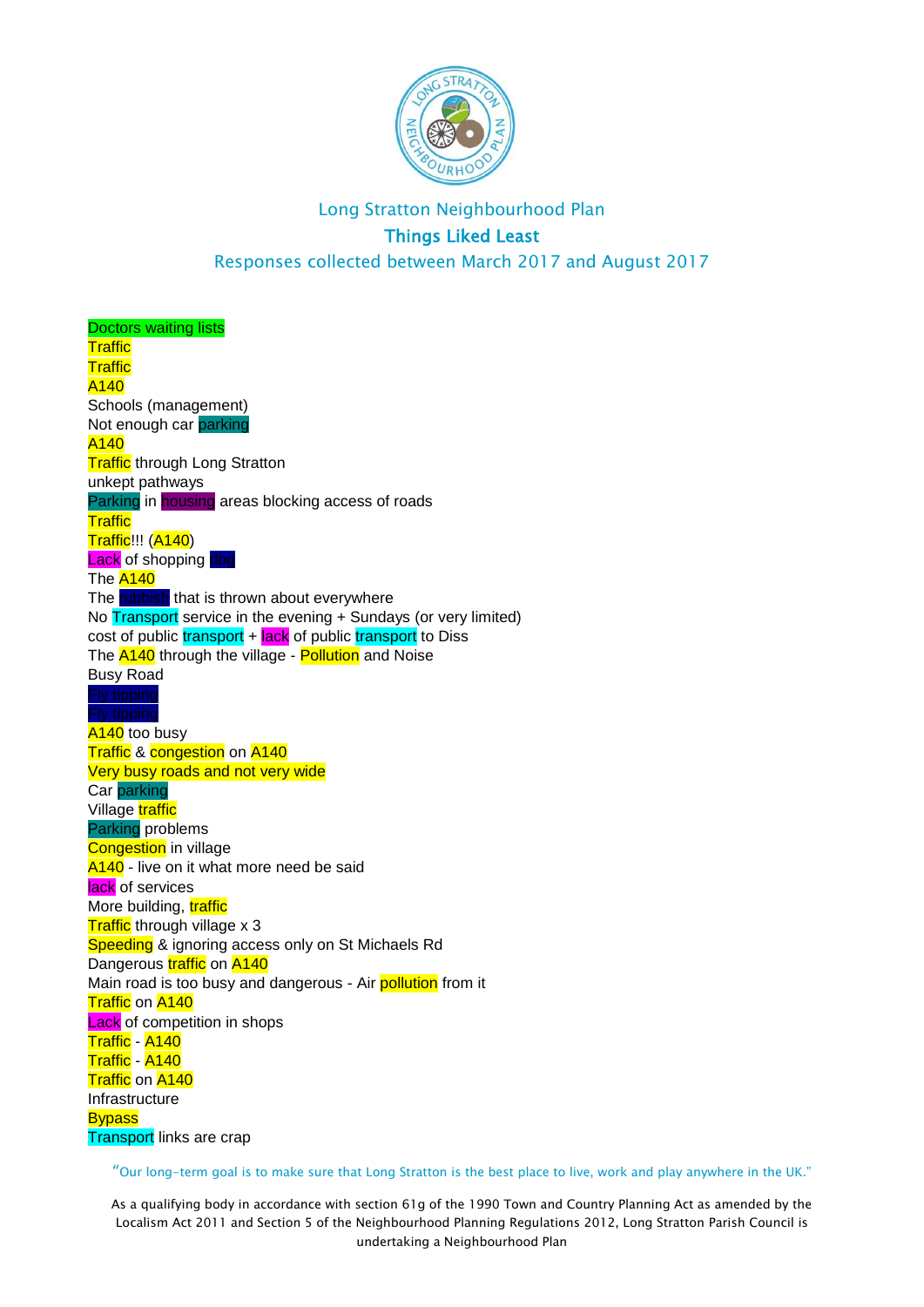

Responses collected between March 2017 and August 2017

Lack of bypass Traffic on A140 A<sub>140</sub> - cars bumper to bumper Balance of community A140 Traffic on A140 A140 Traffic **Traffic** on main road Waiting times To many houses Swimming pool Another supermarket Busy  $\frac{\mathsf{A140}}{\mathsf{B140}}$  through town centre makes paths a danger to walk on Too much **traffic** through village No local pub **Traffic** County changing - London overspill We are being flooded with new houses in what was predominately a bungalow village The heavy traffic on the A140 Shopping **facilities** Negotiating bends between LS and Wacton Busy A140 road The building **Traffic** No swimming pool Noise on main road - motorbikes/lorries Road traffic through the centre (A140 Noise from road Not enough public transport facilities **A140** and junction Flowerpot Lane **Traffic** through village Poor evening bus service The **traffic** noise and fumes More housing development **Traffic Lack** of a **bypass** Road **congestion** in mornings Street parking - Manor Road & Swan Lane esp Bus/taxi service is limited **Lack** of schooling (capacity) **Uncertainty Traffic Traffic Traffic** Lack of swimming pool

"Our long-term goal is to make sure that Long Stratton is the best place to live, work and play anywhere in the UK."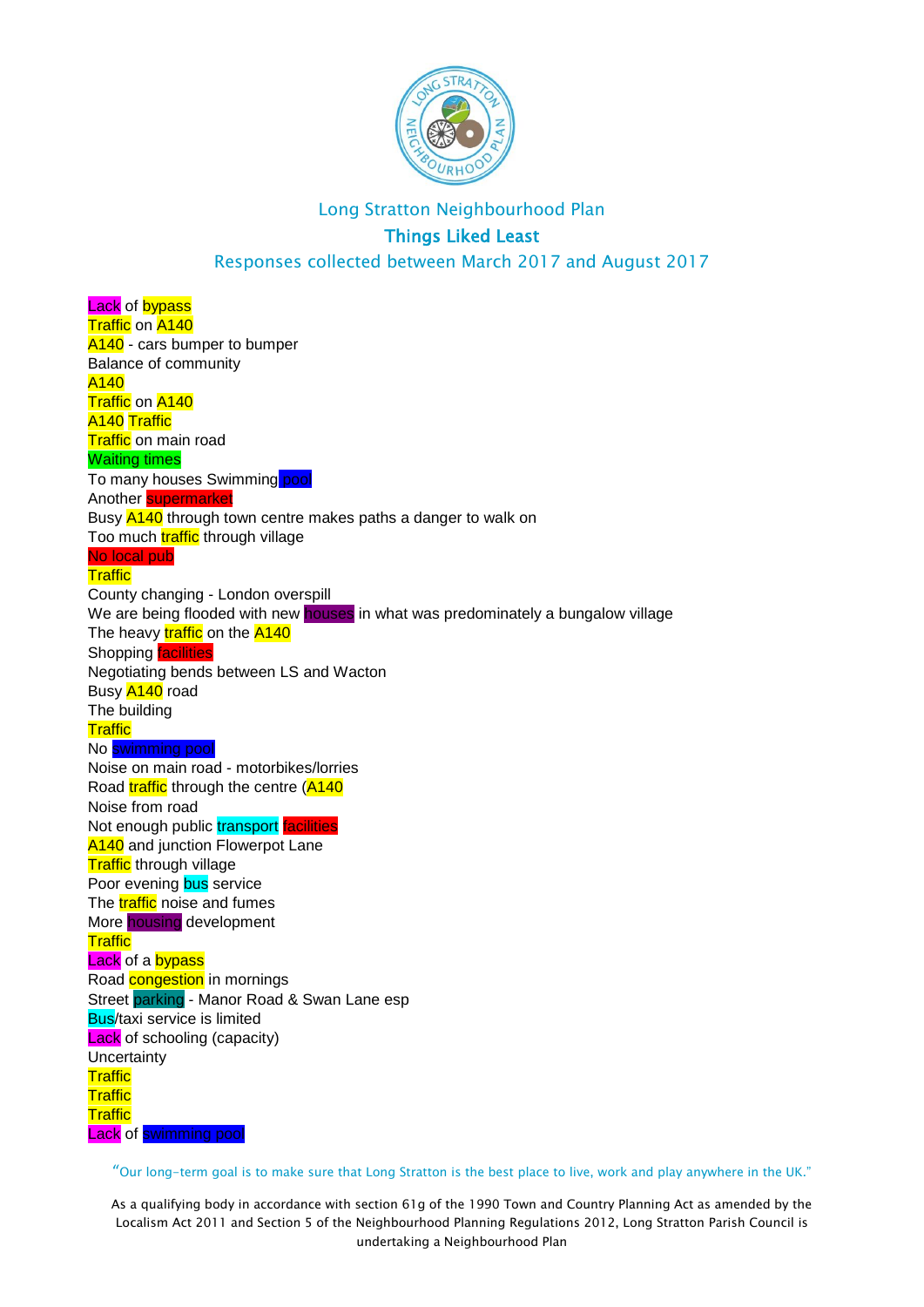

Responses collected between March 2017 and August 2017

More housing Tn4thr Too many new houses Have to go to Norwich or Diss for decent shopping Having to bus to Norwich to do any shopping **Traffic** Pavements not fit for motor scooter and pushchairs Closure of many shops Walking down into village on narrow path The **traffic** clogged **A140** through: Long Stratton Heavy traffic in centre of village **Traffic** Ignoring road signs and speeding in 20 mph road Apathy Too much heavy traffic - roads to have weight limit Amount of **traffic** on A140 Poor upkeep of estate I live on A140 and its thundering traffic Heavy **traffic** through centre of village Noise from Netherton House Restaurant Traffic on A140 no cinema traffic through the village oversubscribed doctors surgery crossing the **A140** every day bypass parking limited things to do Lack of by pass Potential for urban expansion **Rubbish** particularly between one stop and high school The village needs a focal point, high street is too noisy to spend time in Potential for urban expansion **Traffic Traffic** through the street **Traffic** getting impossible Crossing the A140 Traffic on A140 Congestion and pollution of A140 **Lack** of by pass **Lack** of community spirit Busy **A140** going through village centre No bank No Bank

"Our long-term goal is to make sure that Long Stratton is the best place to live, work and play anywhere in the UK."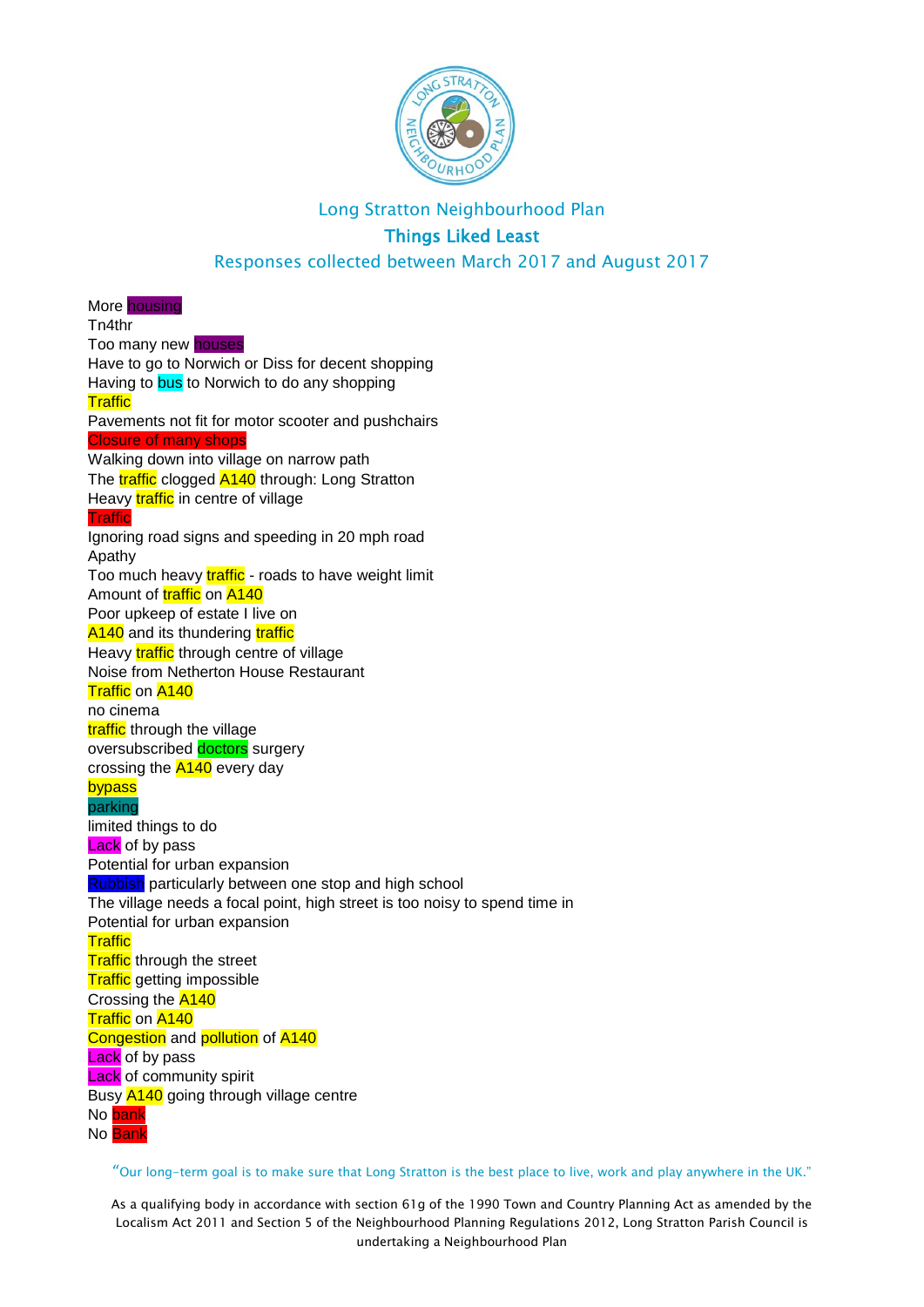

## Things Liked Least

#### Responses collected between March 2017 and August 2017

**Traffic** which occurs at certain parts of the day Untidy neighbours constant traffic on Flowerpot Lane A140, noisy and dirty. No bank Volume of main road **traffic**. High cost of parish precept Heavy *traffic* on **A140** - ruins our village. **Lack** of jobs and prospects, low expectations. Traffic pollution. morning and evening **traffic** jams Number of new **houses** being built and subsequent strain on doctors, schools, roads, etc. The A<sub>140</sub> Heavy traffic. traffic through long Stratton on A140 Dr's surgery way too small for people who are here already crap bus service don't over develop poor public transport - nothing after 6.15 pm A140 heavy traffic a congestion A140 traffic through village is dangerous and highly toxic. main road A140 A140 traffic through village hooligans Heavy traffic through the village. Vandalism My neighbours, who keep complaining. the **A140!** congestion and the time it takes to get to Norwich Heavy **traffic** and **pollution** from same Stupid idiots racing in/on vehicles up and down Manor Road, most of whom do not live in the area. Heavy traffic through the village None too much traffic - too fast/dangerous traffic pollution The noise and **pollution** resulting from the **traffic** on the A140 failing infrastructure **A140** & surgery No community Centre Traffic A140 like fete today not well advertised to non-locals **Traffic on A140** the fact charity shop has goods outside, making area look cheap **Bypass** needed Insufficient parking space

"Our long-term goal is to make sure that Long Stratton is the best place to live, work and play anywhere in the UK."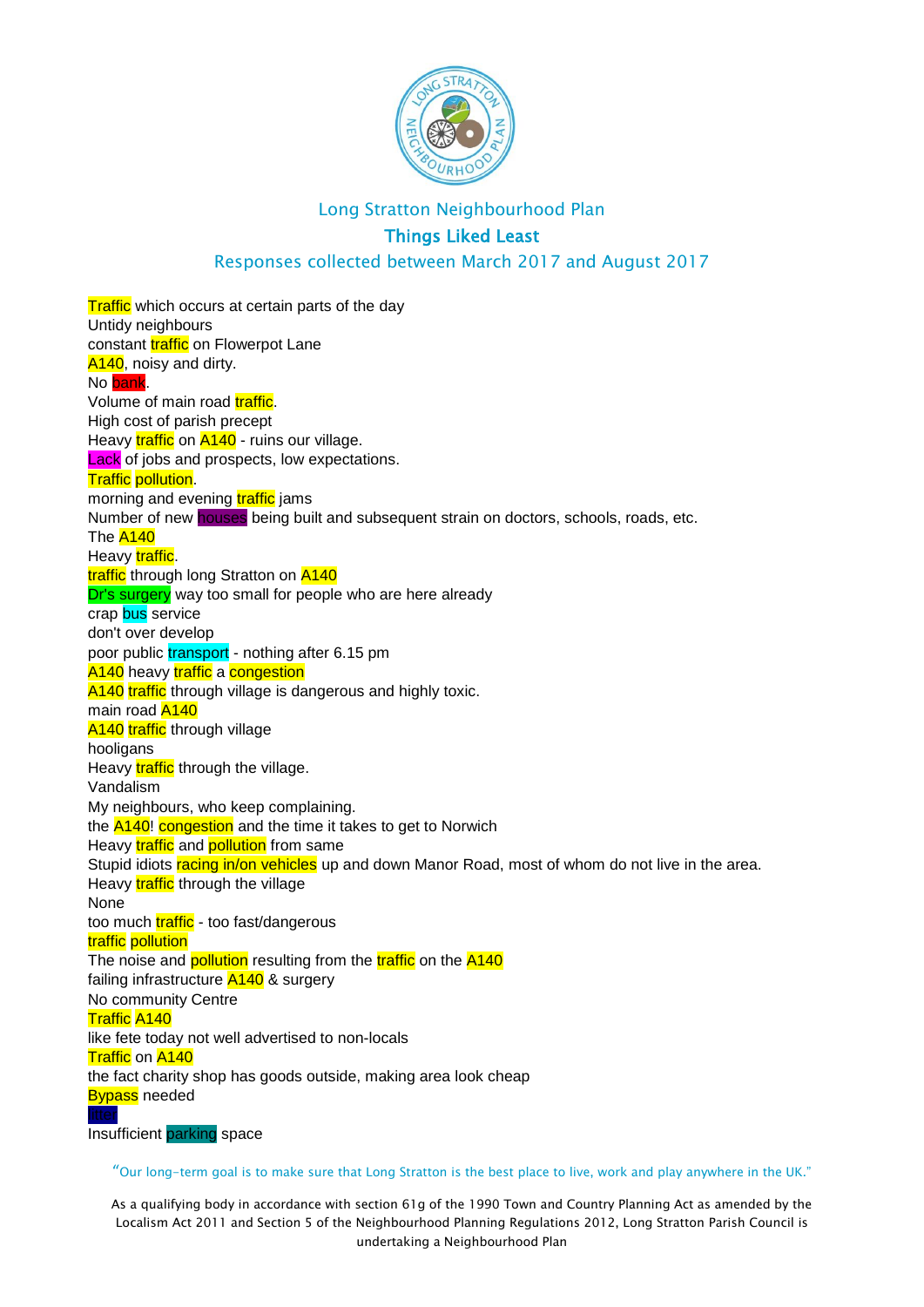

## Things Liked Least

#### Responses collected between March 2017 and August 2017

"Our long-term goal is to make sure that Long Stratton is the best place to live, work and play anywhere in the UK." not enough dedicated cycle paths A140 unsafe for children, elderly & prams Too much new housing Traffic on A140 in village **Traffic on A140** through village Loss of Bank **Traffic** noise Leisure facilities apart from football do not exist **Traffic** on main road Rapid increase of new builds no community centre A140 produces lethal levels of **pollution** Very Poor Rural Roads and verge maintenance **Lack** of village centre Too much **traffic**, noise and pollution Main road, no bypass. **Traffic on A140** the busy A140 High volume of through traffic on A140 speeding on Flowerpot Lane Difficulty getting onto **A140** from Hall Lane at busy times Overdevelopment resulting in overcrowding of a small village centre. too much traffic, noise and pollution near the A140 The horrendously busy A140 I haven't lived here long enough to quality an opinion The mis use of St. Michaels Road by rat runners and speeders Uncertainty of future of village, i.e. Bypass, increased housing **Lack** of decent pub/restaurants The proposed development in Long Stratton encroaching on Tharston A140 A140 running right through town lack of bypass The view from our windows might be going if Orbit Homes are given planning permission Amount of social housing and the fact that social housing tenants are unable to keep gardens looking presentable thus devaluing other properties and making streets look unsightly Roads, particularly A140 to Norwich - very congested and getting worse Long waiting time at the **GP Traffic** through the village makes it unsafe Co2 emissions from **traffic** on A140 the **road Traffic** noise No bank Traffic **congestion** at peak times/walking along the high street Amount of **traffic**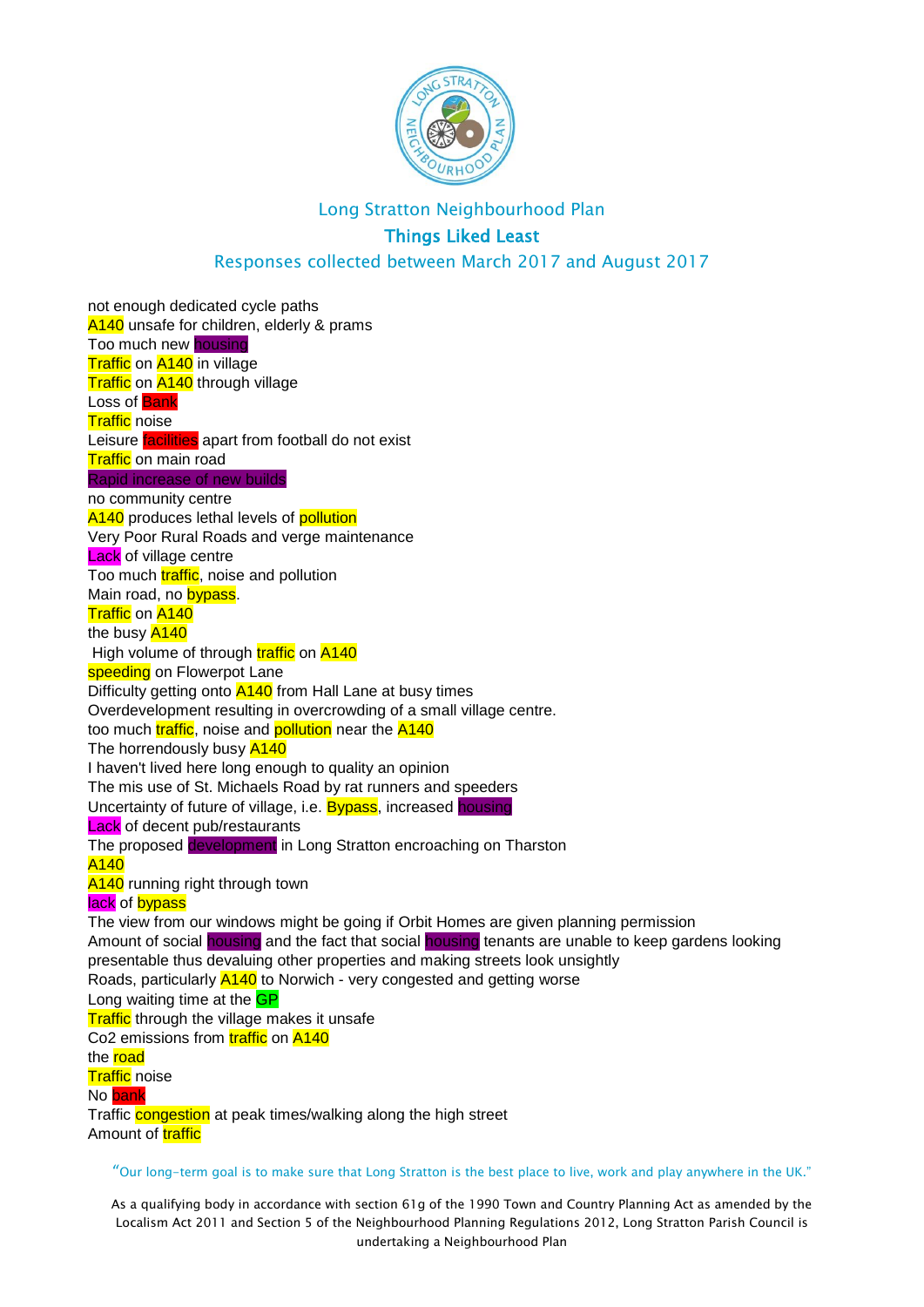

## Things Liked Least

#### Responses collected between March 2017 and August 2017

The  $\overline{A140}$  and how it is so busy & makes the village unattractive There is not a swimming pool at the Sports centre No bypass yet, joined campaign ten years ago Anti-social behaviour local amenities that are oversubscribed such as the **doctors** and schools The far too many houses being built and ruining the countryside **Traffic** on A140 Dog fouling & littering, especially near schools. (Alleyway between Swan Lane and Francis Road is VERY bad) Limited public transport Cars parked on the pavements Having to wait weeks for **doctors'** appointments Lack of sporting facilities A140 traffic **Traffic Traffic on A140 far too much** A140 running through downtown area Insufficient and old sporting **facilities** dogs fouling footpaths and green areas, delivery vehicles parking on and blocking footpaths causing pedestrians to walk on to the road to pass them. Heavy A140 traffic and pollution 30 speed limit is too close to lime tree avenue, so dangerous to come out should be further up A140 The traffic Too much traffic in village The roads are not available and good shape Lack of facilities Not enough **facilities** for size of village Not much done within community in evenings, few social gatherings **Lack** of facilities **Restaurants** No school crossing at either schools (Stratton) Can't get into Doctors Bus service (poor!) Poor bus service Not enough sports facility (swimming pool!) Local fuel prices usually too high Teenagers smoking in the park **Traffic Traffic pollution** (health implications for allergy sufferer) Uncertainty regarding **By-Pass** Getting soaked by cars on the main road after or when it's raining Growing population quality of schools

"Our long-term goal is to make sure that Long Stratton is the best place to live, work and play anywhere in the UK."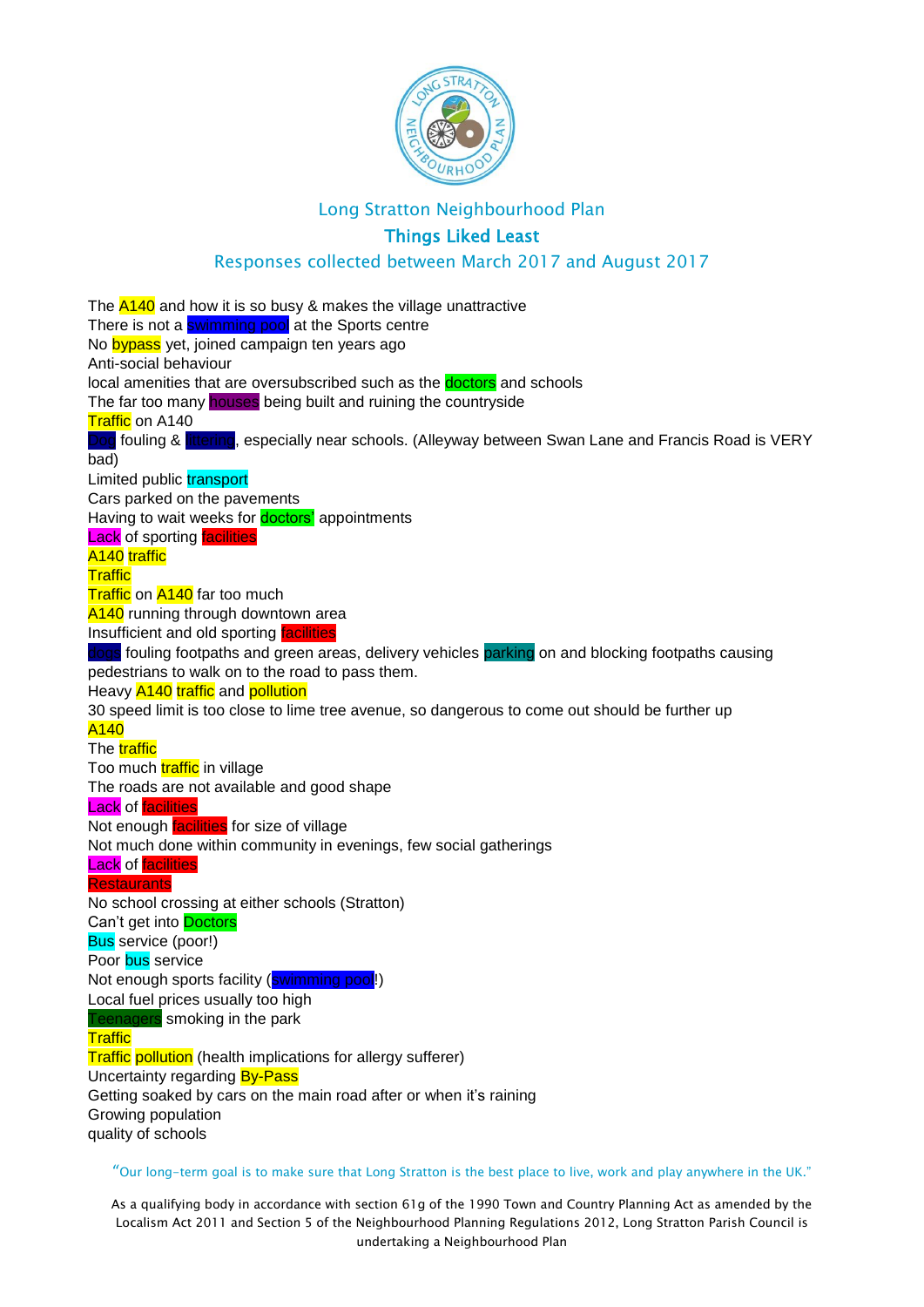

## Things Liked Least

#### Responses collected between March 2017 and August 2017

Lack of central community space and large community centre Badly in need of a **Bypass** No shops No shops Long Stratton is becoming run down needs investment **Pollution** Pavements not considering part sighted people or disabled A140 Pathways not maintained enough incorrect parking requirement around Manor Road School No competition for shops (no supermarket) layby in front of house - parking problems over-priced petrol Heavy **traffic** flow through village Too long to see a **doctor** No clothes shops or decent shops at all Shops closing **Bus** service Services struggling to cope **Better shopping facilities** Not good enough **shopping Schools Bus** service - rely on service not good Not enough stuff for younger generation Speed control - (St Michaels) generally in village - Swan Lane Lack of swimming pool Traffic A140 **Speed limits** Too many houses Too many estate agents and fast food shops Dogs poo **Surgery** No **buses** on Sunday No real shops or restaurants Not enough youth support **Lack** of cultural diversity SNDC do not consider present residents Air pollution **Traffic Flytipping Lack of facilities** etc. supermarket, only Coop **Lack** of amenities **Lack** of shops The **A140** going through the High St

"Our long-term goal is to make sure that Long Stratton is the best place to live, work and play anywhere in the UK."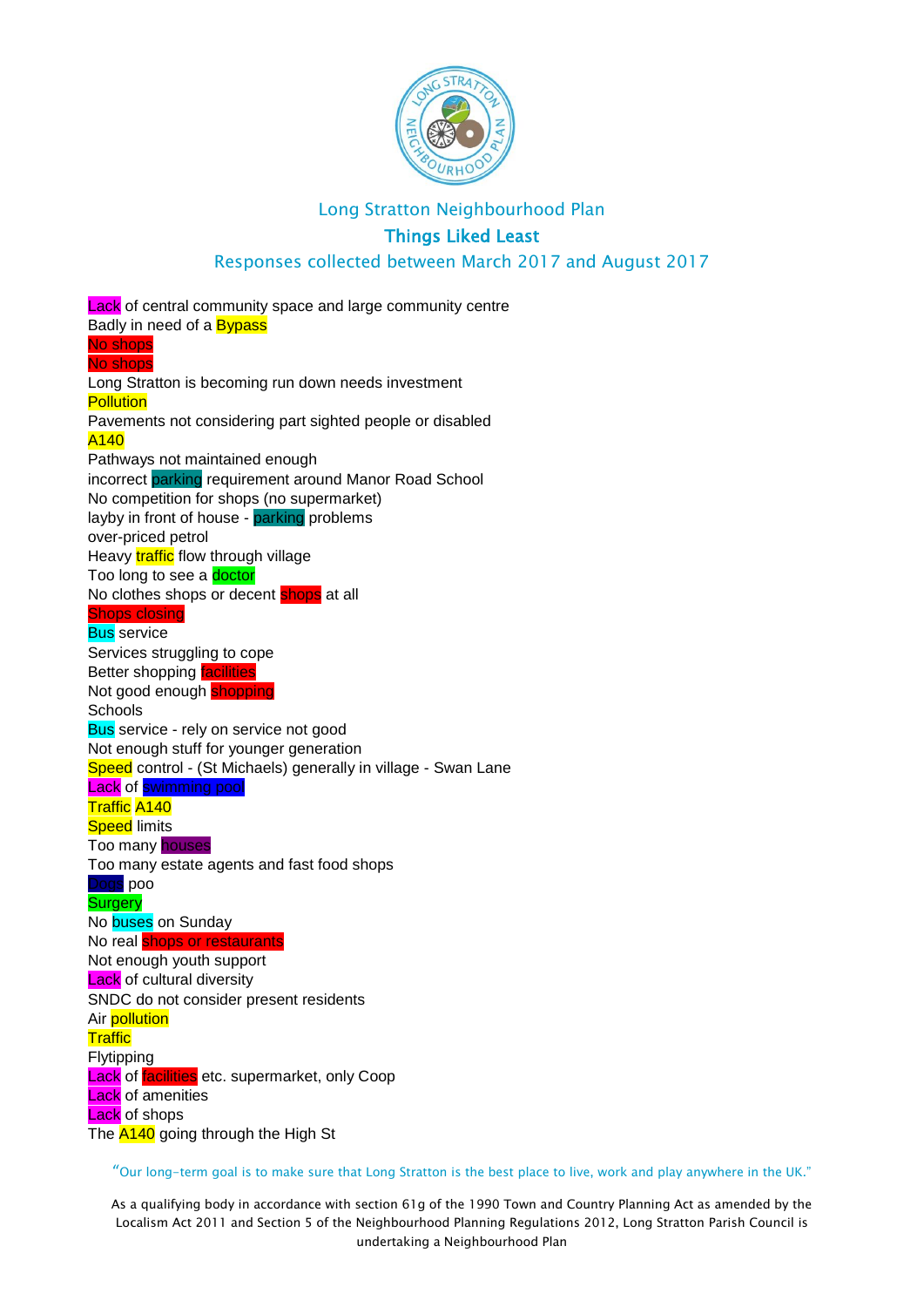

Responses collected between March 2017 and August 2017

**Speeding** lorries **Lack** of public spaces Not too many rural shopping facilities Lack of public swimming pool Cycling not easy - hairy on some roads The ever-growing housing Speeding **traffic** & misuse of roads boy racers **Speeding Lack** of decent broadband School times Speed bumps Confusion **Pollution Speeding** The odd rundown business/property spoils atmosphere A140 No community centre Need a later bus service No evening **bus** service **Traffic Traffic on A140** Closure of bank Being sucked off path Amount of rubbish lying about **Traffic** pollution No bank Not enough public consultation on planning **Lack** of local news in free news paper Amount of litter and dog mess Hearing sirens of emergency vehicles A<sub>140</sub> which divides the village **Pollution** caused by heavy traffic Abuse of private residential parking rights Long wait to see own doctor no McDonalds extension of the building area a140 failure of locals to support local enterprise traffic lots of dog mess no, a massive variety of **shops** No town centre No community hub for young people

"Our long-term goal is to make sure that Long Stratton is the best place to live, work and play anywhere in the UK."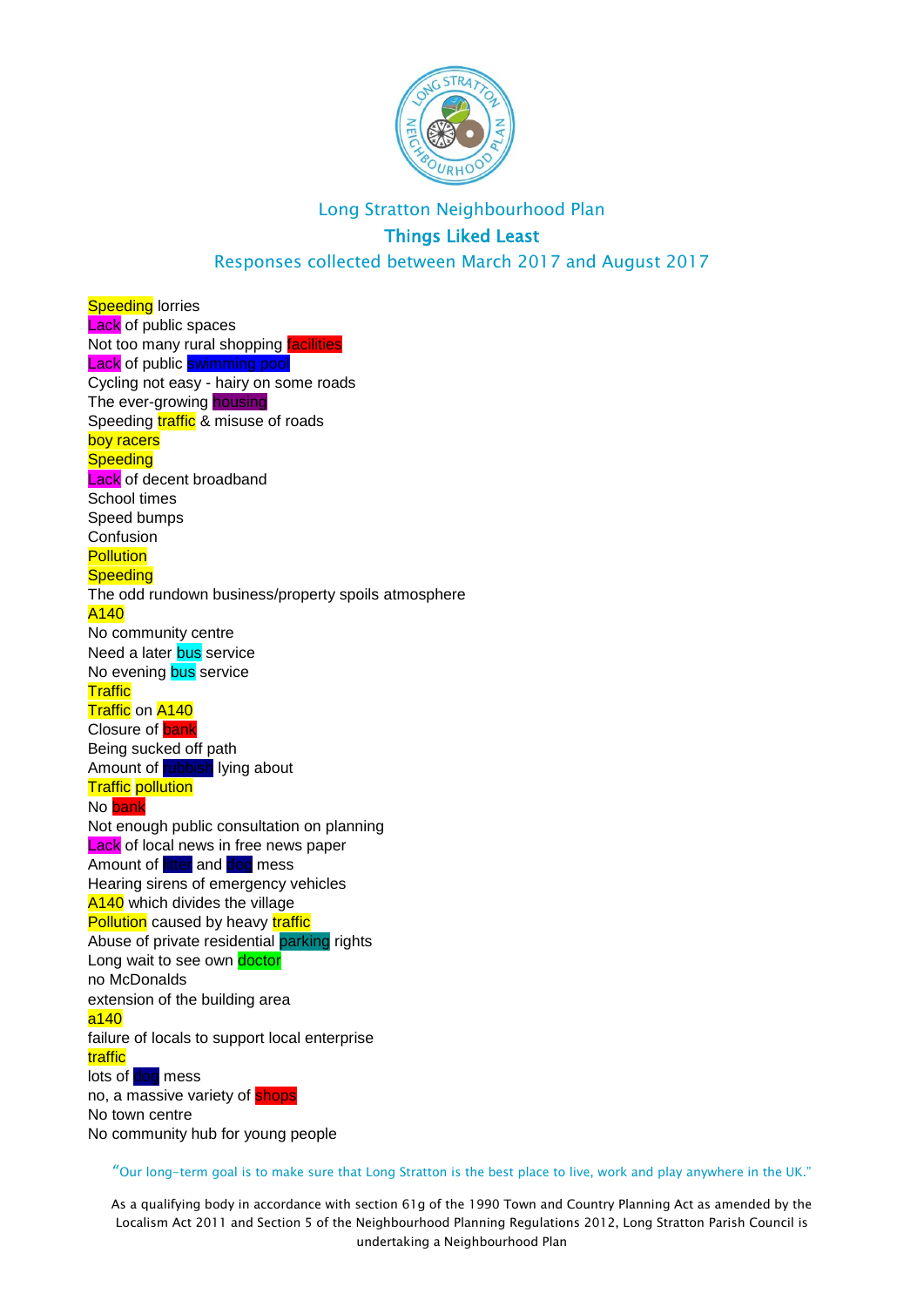

#### Responses collected between March 2017 and August 2017

Long Stratton making it more difficult to get **doctor's** appointment Need more shops No community hub for young people Over building sites Village **lacks** enough shops Voting in meaningless safe seat Design of new estates Barrier dividing E and W (A140) High traffic through centre of village **Overcrowding** Noise and air **pollution** Literally and general unkemptness not enough doctors constant **traffic** walking to village Doctors too busy. Too much traffic. **Traffic** flow at peak times. High speed of traffic Vehicles using St Michaels road as a rat run, speeding, they know they will not be caught. Situation of **doctor's** surgery. Speeding off peak traffic. little provision for older teenagers especially in the evenings Vandalism - not enough for young people to do. Having to walk in the road when cars block path. Lack of modern community facilities. lack of appointments doctor's surgery **bus** route bus to college schools need improving no sense of community new development too cramped, narrow roads, insufficient parking No central focal point of village, no community centre. lack of good village community space Grass areas on estate not very well looked after except outside South Norfolk Council offices. parking Empty Shops The **A140**, often a car park. **A140** Peak periods Speeding and **parking** on estate roads. Horrendous noise from youths at night/evenings. Too much additional housing prospect of development without better infrastructure provision traffic noise The lack of a safe and quiet footpath or cycle path into Long Stratton from the south.

"Our long-term goal is to make sure that Long Stratton is the best place to live, work and play anywhere in the UK."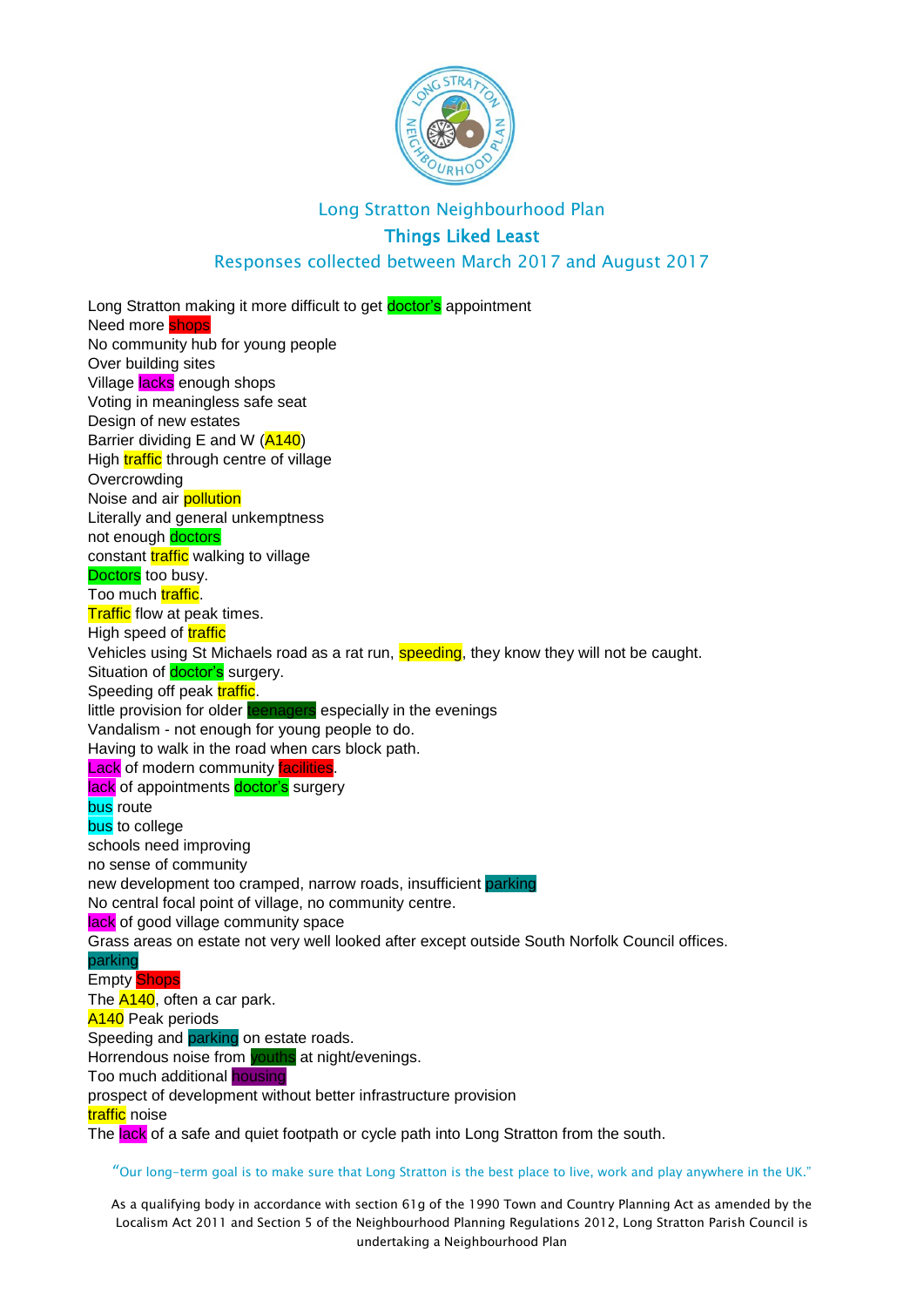

Responses collected between March 2017 and August 2017

"Our long-term goal is to make sure that Long Stratton is the best place to live, work and play anywhere in the UK." State of village roads not enough doctors excess **speed** on 20 mph roads main road too busy Noise from A140 too much litter dog mess Parish property not being looked after no activities for younger people **Pollution** from lorries No Barclays bank Too many Estate Agents Litter (food & drink) Amount of accidents on our roads No swimming pool not much affordable housing Maintenance of roads no cinema A<sub>140</sub> is dangerous to cross **Oversubscribed Drs Practice.** Not enough **Drs** for growing population Not being in easy walking distance to a bus stop Too many houses going up with no increases or improvements to infrastructure to cope Village Hall (too small) **Lack** of footpaths for walking the dangerous A140 **Pollution** levels as a result of above Dog mess Poor broad band speeds The apparent lack of resistance by South Norfolk Council planning to developers buying up land and bolting on housing developments which diminish the quality of life for existing residents. too many vehicles parked on the roadside in residential roads The enormous amount of very large HGVs driving too fast on the **A140** Illegal parking and driving on paths e.g. obstruction to pedestrians and disabled users Cost of getting to a railway station - taxis or parking Poor pedestrian connections from Jermyn Way area to village services (unless using potentially unsafe alleyway or risking dog danger across the playing field. The increasing **traffic** especially trade vehicles using the Brands Lane and Picton Road as a rat run **Lack** of cycle paths Poor road surface on our Loke lack of forethought from council planners The A<sub>140</sub> **Dog** fouling and the distinct **lack** of action taken to tackle the issue Public transport - bus service is poor and expensive A lot of traffic through the A140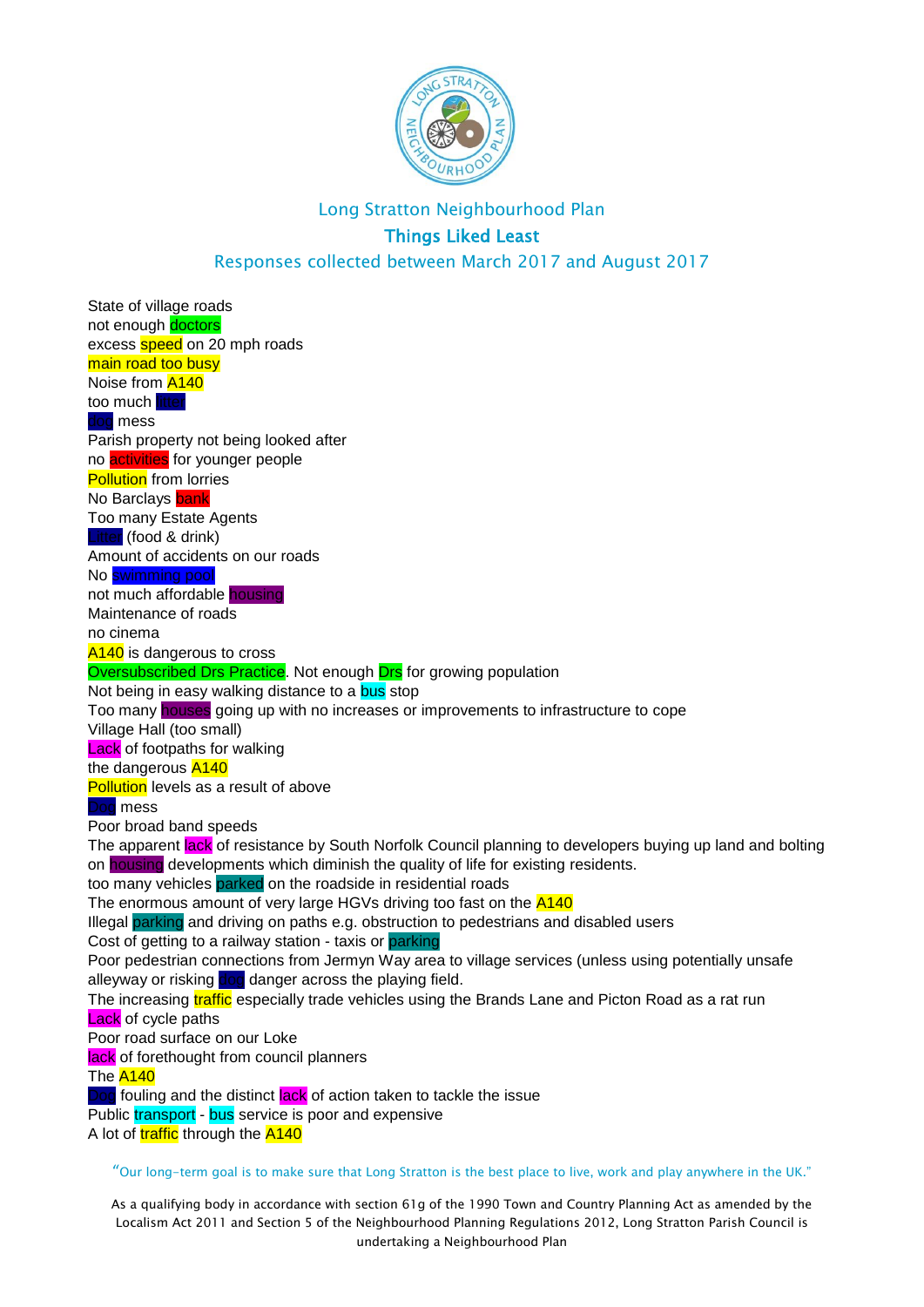

#### Things Liked Least

#### Responses collected between March 2017 and August 2017

Too many take-away restaurants Hearing emergency services vehicle sirens on **A140** at all hours the road Lack of "good quality" local shops (too many estate agents) Poor leisure **facilities** Excessive dog fouling Lack of shops High school There isn't a lot of choice in **supermarkets** No speed bumps along flowerpot lane, **traffic** doesn't adhere to speed limit Too many houses resulting in too much traffic traffic levels through the village For my husband who is a patient of the LS surgery - having to wait 3 weeks to see a doctor. Poor Doctors Practice/service Poor broadband Ropey internet speed Too much dog fouling without being cleared up Teenagers using kids play areas and damaging them/ leaving cigarette buts etc Overcrowded local roads Poor mobile phone signal **Litter Traffic** cutting through St Michaels Road is wrong Lack of school for 17-18 year olds. Busy main road bus stop on manor rd to close to flowerpot lane, vehicles parked and marked for sale on green area at bus stop onA140 at junction of lime tree avenue both of these will eventually be the cause of accidents Overstretched GP practice - 3-4 weeks wait non-urgent appts Proposed planning for land behind lime tree avenue Immense amount of **traffic Lack** of community **facilities** Dog Fouling Lack of good outdoor leisure facilities Long wait to see doctor A140 running through the middle. Most things run by church Number of houses being built locally Getting onto A140 A<sub>140</sub> (dangerous) Need more policing of jobs! Teenagers swearing in the park Doctors surgery - wait times No swimming pool A140 - traffic, noise, pollution, homes **Lack** of variety of pubs - shops - restaurants

"Our long-term goal is to make sure that Long Stratton is the best place to live, work and play anywhere in the UK."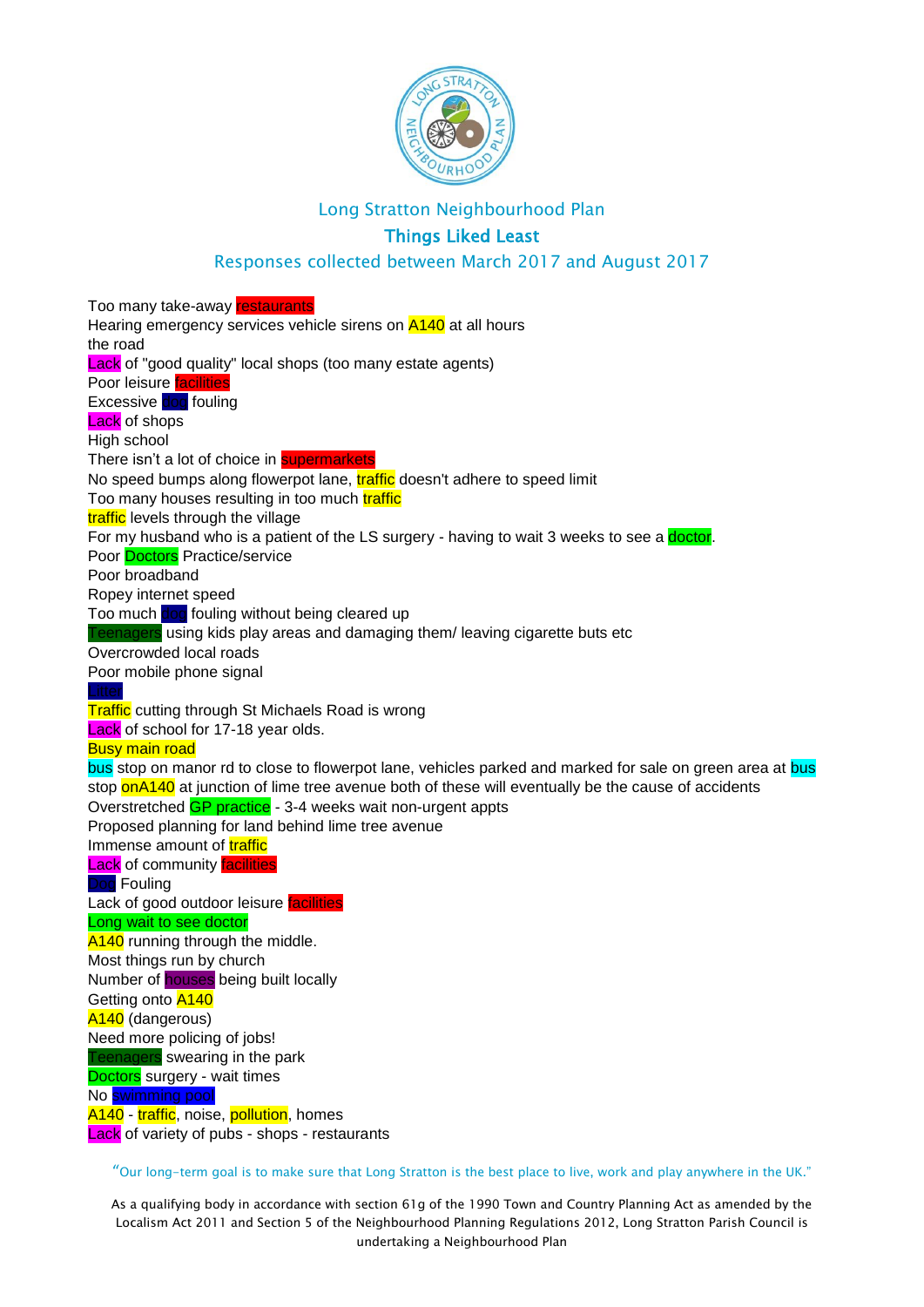

## Things Liked Least

#### Responses collected between March 2017 and August 2017

**Pollution** is bad living near the **A140** road which I do Pub Pub Footpaths need addressing, Ripped the heart out of the village No pedestrian crossing on Ipswich Rd after Flower Pot Lane No swimming pool The village/town is becoming rundown - no pride Heavy traffic on A140 Availability for Doctors, Large development (800 houses) traffic on the A140 Youngsters racing cars round village No proper pubs or nice eating places **Speeding** looking to exacerbate current highlighted .... Better bus service at weekend - Sundays especially Need better reliable transport to bus station - regular buses **Doctors** Village pathways need to be kept clear for pedestrians Traffic A140 Community centre/Scout hut Diversity of **shops** Not enough parking A140 **Buses** No pub that serves proper pub food No cinema or night club Open land is disappearing at an alarming rate The lack of a swimming pool GP surgery working flat out - 3 wks for appts!! **Traffic** increase The lie about the **bypass** which is bringing the number of people to double Not enough community events No pedestrian area along the High St Un-clean public toilets Busy A140 running through middle The dog waste More policing No swimming pool Poor phone signals across S Norfolk Shops too expensive A140 Country being taken over by too much housing **Speeding** drivers **Traffic** lights in flowerpot lane

"Our long-term goal is to make sure that Long Stratton is the best place to live, work and play anywhere in the UK."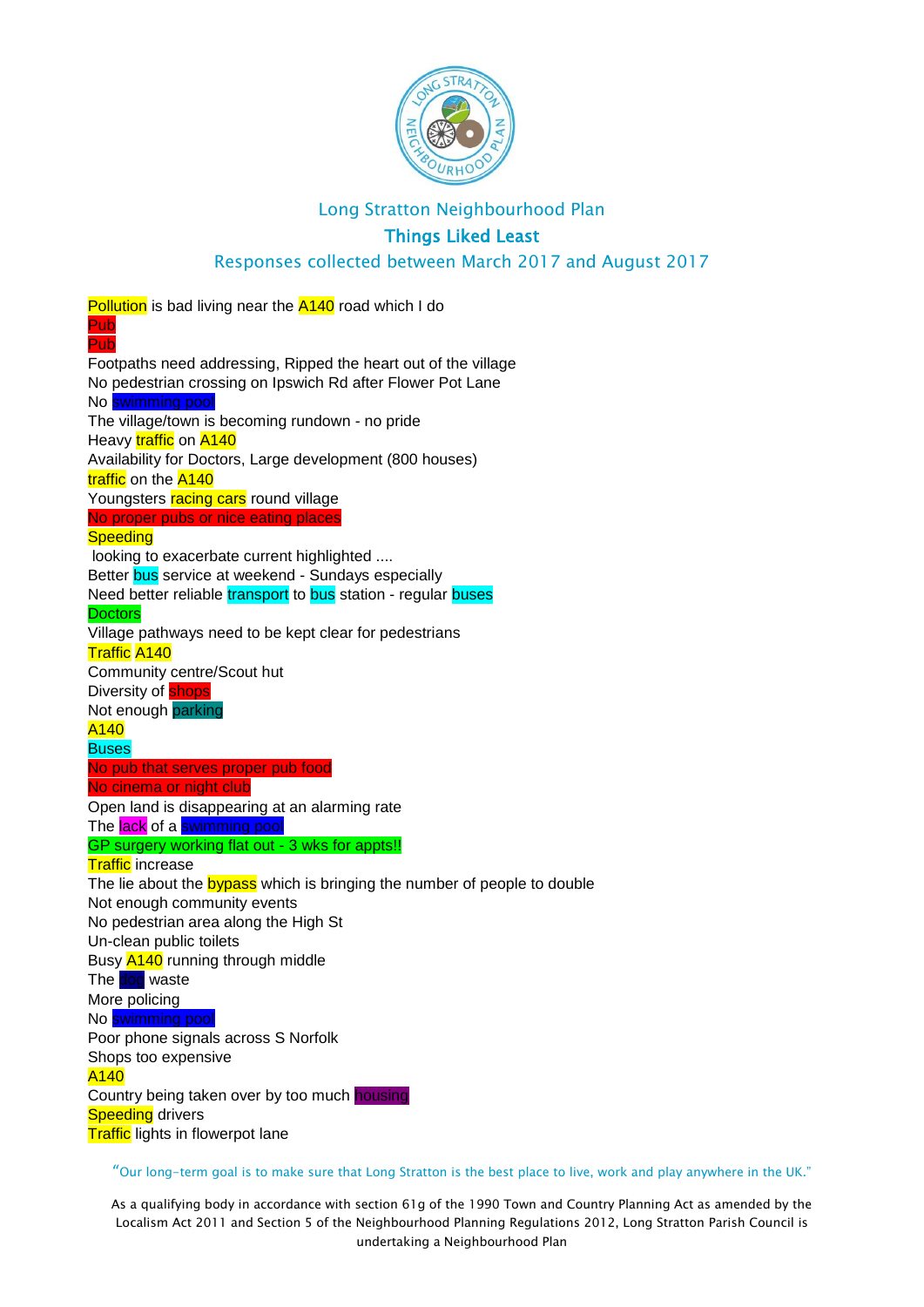

Responses collected between March 2017 and August 2017

**Lack** of information on issues No public swimming pool No public swimming pool **Traffic** Awkward speed bumps Funeral directors (new one) poor state of pavements **Lack** of small independent shops Empty shops Late night bus service Too much development now Long distance to Norwich Popeye ice-cream van - noise **pollution** in summer Effect on community of heavy **traffic** on main street **Congestion** on **A140** no bowling pressure on infrastructure of more housing lack of sense of community profiteering at the pumps! economies of scale bypass small skate park nowhere for youngsters to go Traffic noise/pollution on the street The thought that the **swimming pool** will close **Lack** of engagement with people's views Speed of **traffic** through village **Monoculture** Poor planning e.g. funeral parlour amongst shops **Lack** of tennis club No bank **Congestion** not enough parking constant traffic and pollution No community spirit. Increase in heavy lorry traffic. No police visible on foot patrol, we have lived in Long Stratton for nearly 5 years and have never seen a police office in helmet on foot patrol. Traffic on A140. No-where for us to park. lack of evening buses (day time service still very good) having to accept more houses and people to ease the  $A140$ . **Lack** of neighbourhood policing. No meeting place for teenagers.

"Our long-term goal is to make sure that Long Stratton is the best place to live, work and play anywhere in the UK."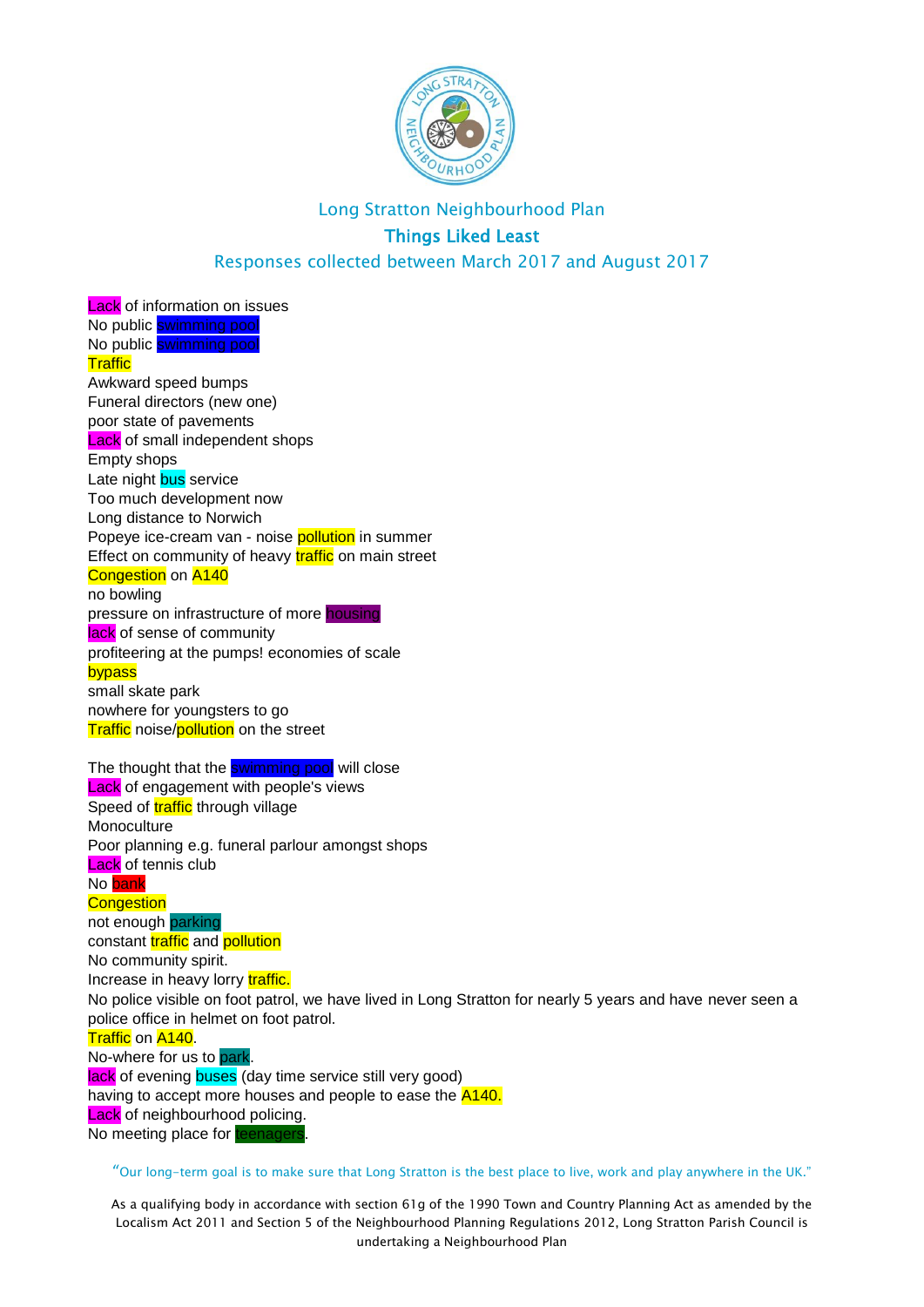

## Things Liked Least

#### Responses collected between March 2017 and August 2017

the sewage drains (smell) too small for all the people that live here no rugby club no 6th form provision / FE no social hub nothing for **teenagers** The parking on through roads which block traffic. Stretched services - Schools and Doctors Water quality, it's awful. nothing for children/ young people to do (ASB) lack of swimming pool The lack of a swimming pool. more residential building without improved infrastructure not good **shops** nothing for the teenagers to do threat of more houses being built bad parking Not enough information from the PC to public, noticeboards under used not enough free **facilities** - sports courts Not enough shops Parking on road near high school, on the evening of events there Rate of new buildings being built No cycle paths High council tax charge for limited services no decent pub or restaurants no proper community centre Not enough Parking spaces No train links to Norwich and London Inconsiderate neighbours generally plus insufficient parking provided on the estates, there are even lots of these issues on Glebe/St Marys which went up 45 odd years ago and the issues are much worse on the newer build estates Position of industrial estate in relation to any bypass Lack of a bank the noisy polluted **A140** Speeding vehicles entering/leaving via A140 No footpaths along minor roads The prospect of extra traffic and strains on the infrastructure generated by the proposed Orbit Homes development. limited choice of housing types, too much small and high-density housing Seeing **empty shops** Long way from my father! Not aesthetically attractive (architecture, natural environment) Tharston is not in Long Stratton so why is it part of the development plan? No public swimming pool

"Our long-term goal is to make sure that Long Stratton is the best place to live, work and play anywhere in the UK."